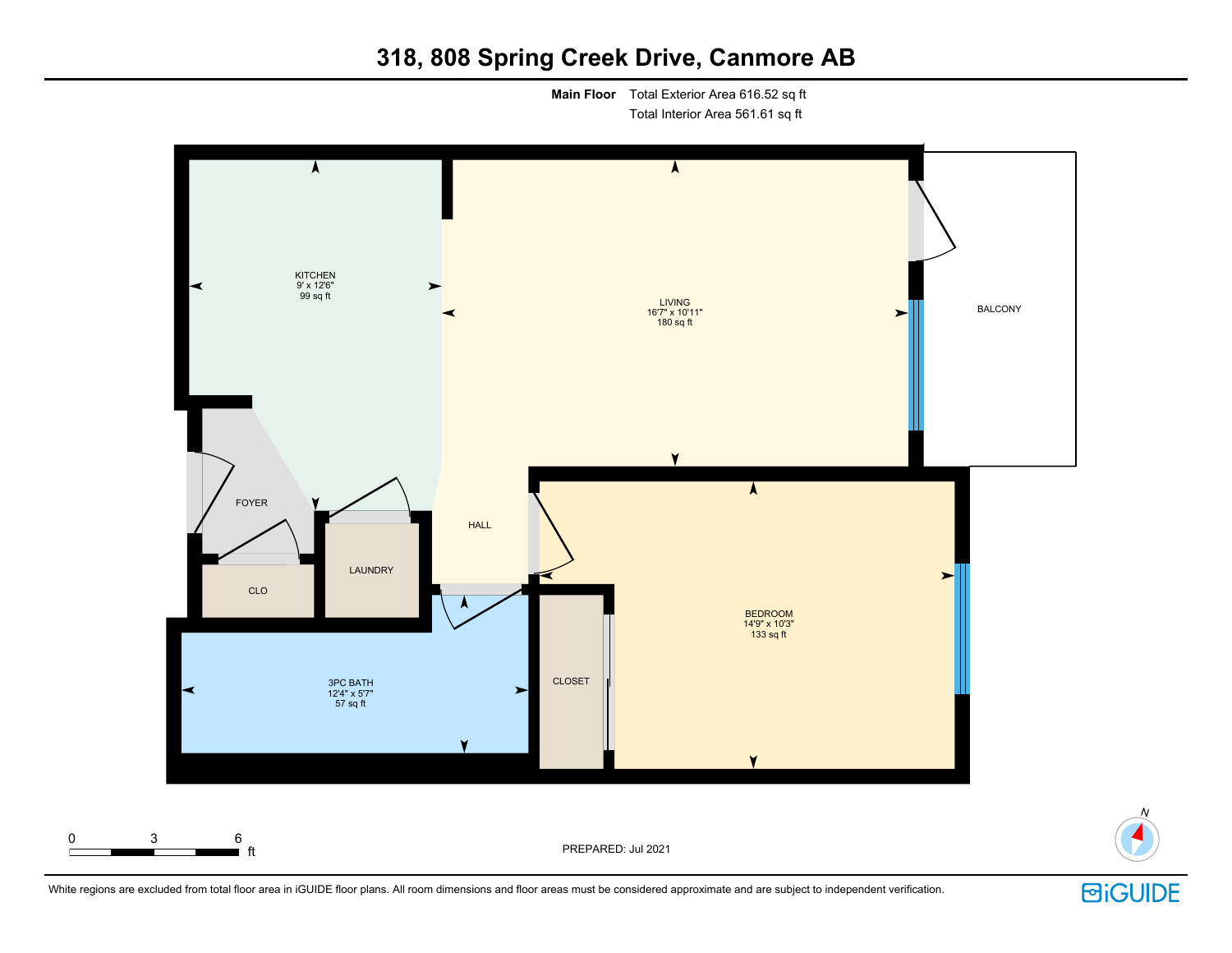# **318, 808 Spring Creek Drive, Canmore AB**

## **Property Details**

### **Room Measurements**

Only major rooms are listed. Some listed rooms may be excluded from total interior floor area (e.g. garage). Room dimensions are largest length and width; parts of room may be smaller. Room area is not always equal to product of length and width.

### **Main Building**

MAIN FLOOR 3pc Bath: 5'7" x 12'4" | 57 sq ft Bedroom: 10'3" x 14'9" | 133 sq ft Kitchen: 12'6" x 9' | 99 sq ft Living: 10'11" x 16'7" | 180 sq ft

### **Floor Area Information**

Floor areas include footprint area of interior walls. All displayed floor areas are rounded to two decimal places. Total area is computed before rounding and may not equal to sum of displayed floor areas.

### **Main Building**

MAIN FLOOR Interior Area: 561.61 sq ft Perimeter Wall Length: 101 ft Perimeter Wall Thickness: 6.5 in Exterior Area: 616.52 sq ft

**Total Above Grade Floor Area** Main Building Interior: 561.61 sq ft **Main Building Exterior: 616.52 sq ft**

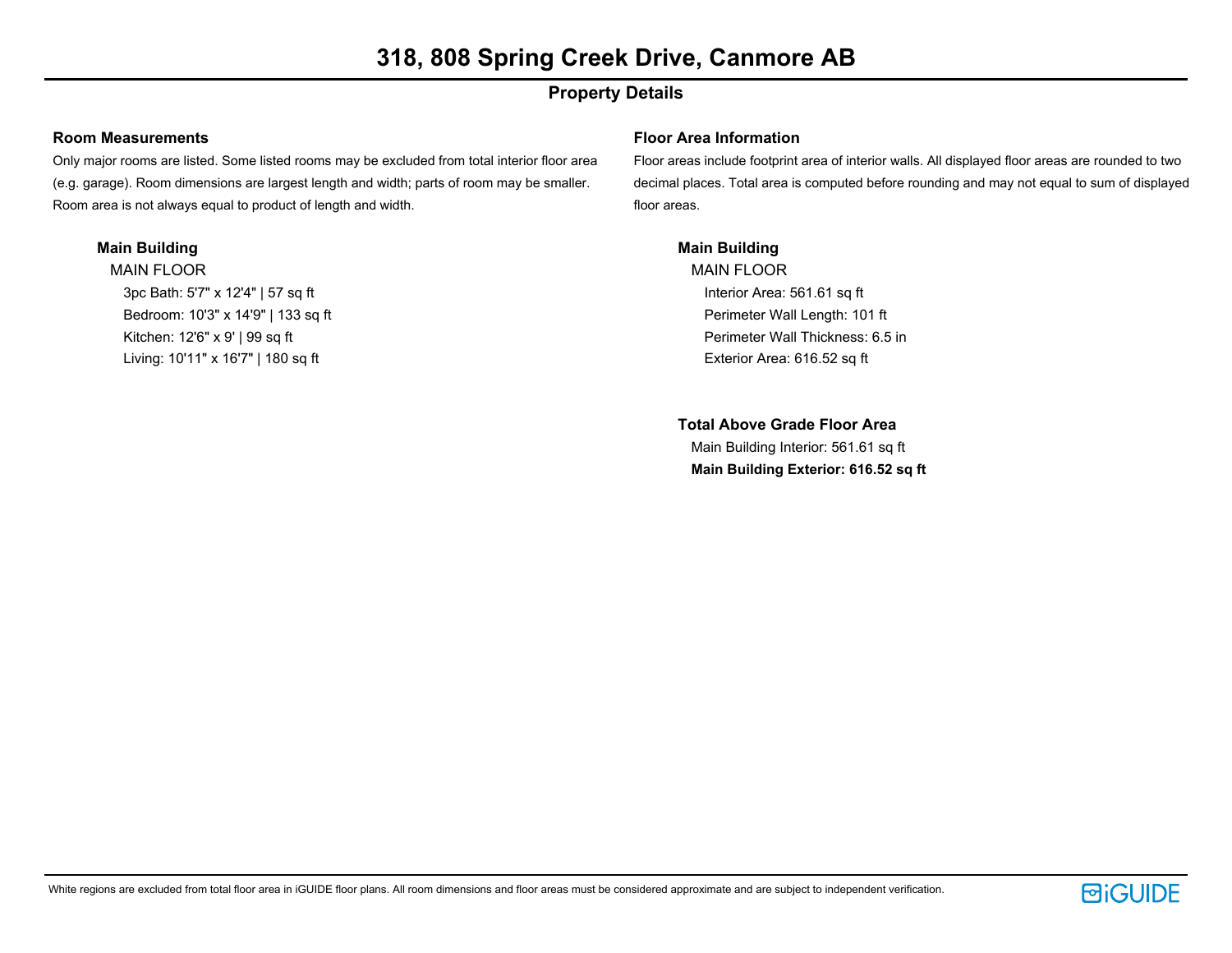### **Property Details**

Customer Name: Ross Jansen Customer Company: Spring Creek Realty Prepared: Jul 1, 2021

Customer Company: Spring Creek Realty - Ross Jansen

The Total Above Grade Floor Area is the RMS size of the property. Use Exterior Area for detached properties and Interior Area for properties with common walls, such as half-duplexes, townhouses, and apartments.

The newly required schematics from CREB, as well as supplement measurement sheet are part of your PDF Floorplan download. RMS reports, plans or data provided may not be altered in any way or used for any property other than that listed in the title of the report and doing so may be punishable by law. RMS reports provided by iGuide, Planitar and Canmore HD Photography are considered legal documents.

This property was measured by Canmore House Doctor. Property measured: June 30 2021

RMS provided by Canmore HD Photography. www.CanmoreHD.com

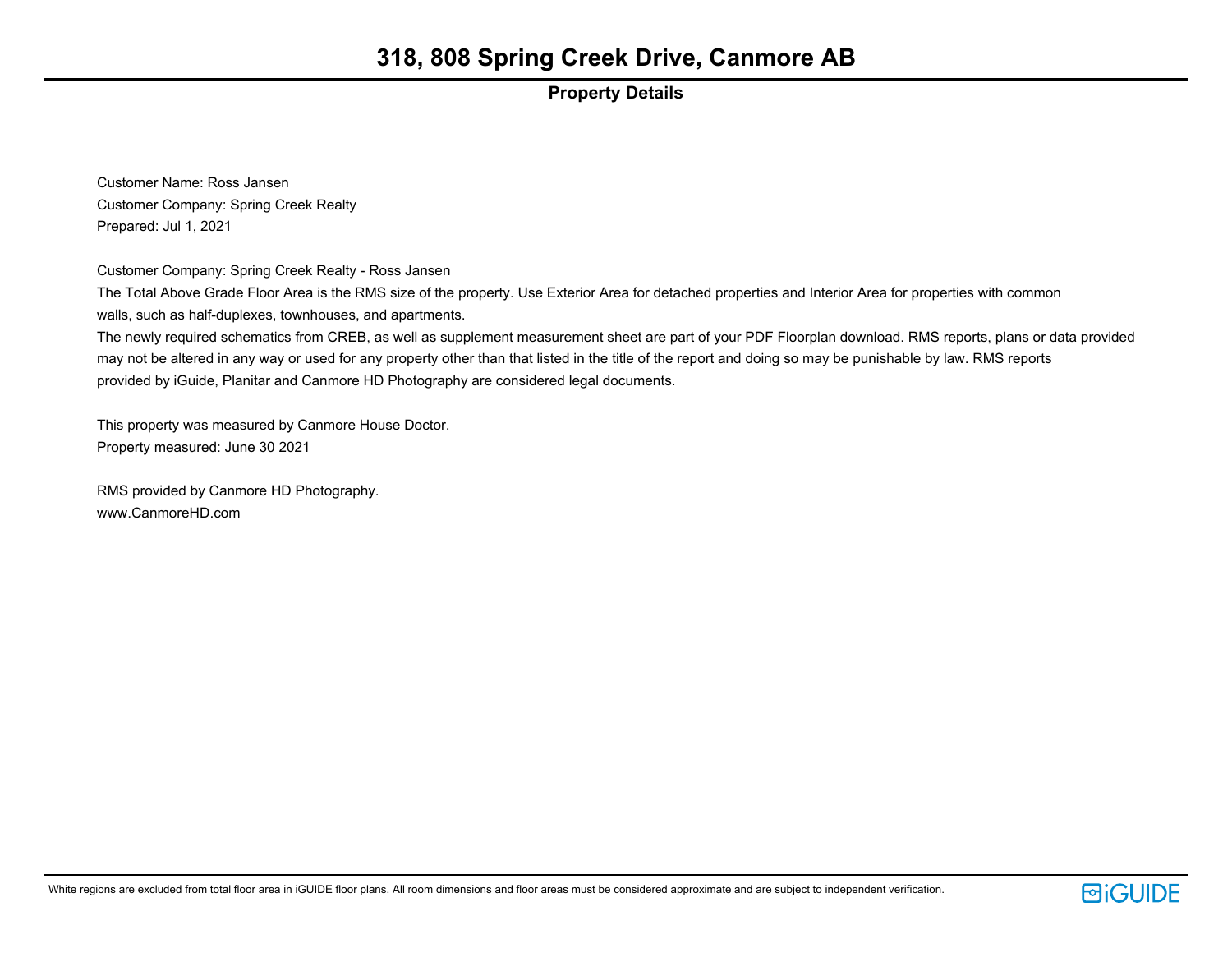### **iGUIDE Method of Measurement**

### **Definitions**

**Interior Area** is a per floor calculation, made by measuring to the inside surface of the exterior walls.

**Excluded Area** is a sum of interior areas of all rooms (measured to the inside surface of room walls) that are excluded from the Interior Area for a floor. Prescribed area exclusions can vary from region to region. Examples of exclusions are spaces open to below, garages, cold cellars, crawl and reduced height spaces, non-enclosed open spaces, such as decks and balconies.

The footprint of all interior walls and staircases is typically included in the reported Interior Area for a floor. The iGUIDE PDF floor plans use color to highlight all included areas. All excluded areas are shown white.

**Exterior Area** is a per floor calculation, made by measuring to the outside surface of the exterior walls, see below for calculation details.

**Grade** is the ground level at the perimeter of the exterior finished surface of a house. A floor is considered to be above grade if its floor level is everywhere above grade.

**Total Interior Area** is the sum of all Interior Areas.

**Total Excluded Area** is the sum of all Excluded Areas.

**Total Exterior Area** is the sum of all Exterior Areas.

**Unfinished Area** is the sum of interior areas of all unfinished rooms (measured to the inside surface of room walls).

**Finished Area** is Exterior Area minus Unfinished Area. Finished Area includes the footprint of interior and exterior walls.

**iGUIDE Exterior Area Calculation**

### **Exterior Area = [Perimeter Wall Thickness] x [Perimeter Wall Length] + [Interior Area]**

### **Notes**

A. **Perimeter Wall Thickness** is an independent measurement taken from the property, typically, at the main entrance. Considerations are not made for varying wall thickness around the perimeter.

B. **Perimeter Wall Length** is the sum of lengths of all exterior wall segments on a particular floor. When used to calculate Total Exterior Area Above Grade based on Total Interior Area Above Grade, it is the sum of perimeter wall lengths of all floors above grade.

### **Disclaimer**

All dimensions and floor areas must be considered approximate and are subject to independent verification.